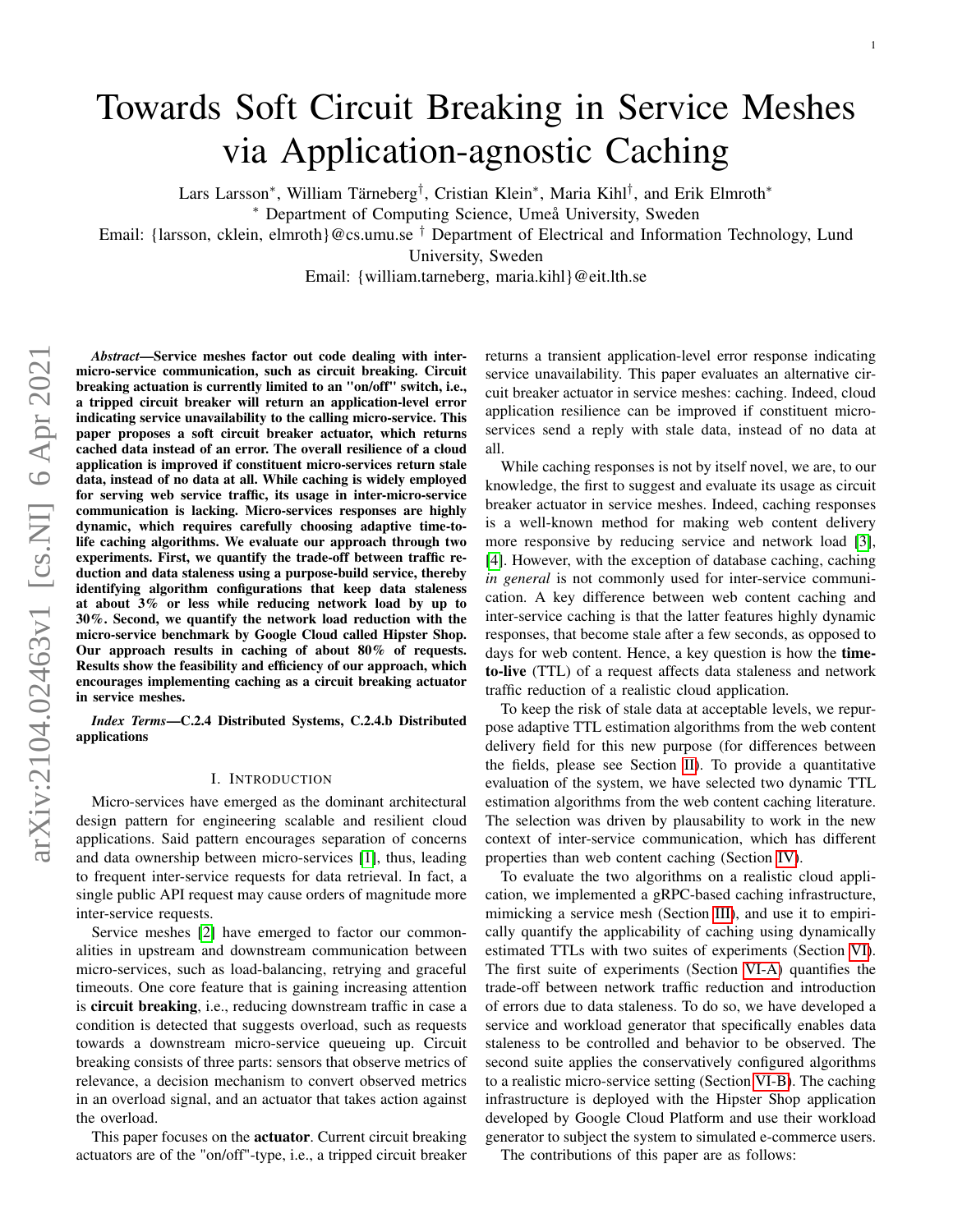- We design and implementation caching as a circuit breaker for service meshes, which works even with gRPC-based communication; as expected from service meshes, the mechanism is application-agnostic and thus requires no source code changes;
- We evaluate the inherent trade-offs between network traffic reduction and data staleness using a simple value service.
- We demonstrate network traffic reduction with a real micro-service application.

The results (Section [VI-B4\)](#page-8-0) show that about 80% of interservice requests could be answered using cached data, which also caused an overall network traffic reduction by 40%. Our work suggests that caching is a feasible and efficient circuit breaker actuator, and encourages its implementation in service meshes.

To facilitate reproducibility and reuse of results, we make all our source code and data sets openly available for benefit of the research community. Implementing additional algorithms is a straight-forward process and requires very little code.

## II. BACKGROUND

<span id="page-1-0"></span>Caching is extensively used in web content serving, and has been for a long time [\[3\]](#page-10-2). However, it is not commonly used in inter-service communication, and we believe there to be both technical and non-technical reasons for this. The technical ones are temporary hurdles to overcome through engineering: lack of support for caching certain HTTP verbs (gRPC uses POST for every operation, which is typically not considered cacheable), failure to communicate using the right transport protocol (HTTP/1.1 to upstream services rather than HTTP/2), etcetera. All these can be solved rather easily and be incorporated in software. While our work focuses on gRPC, which has no support for caching in its specification (in spite of nascent support in the Protobuf service descriptor for marking operations as idempotent [\[5\]](#page-10-4)), it should be noted that there are no *technical reasons* that prevent typical RESTbased services from using well-established HTTP/1.1-based caching infrastructure. And yet, it seems to be not commonly done in practice, as exemplified by the fact that even a major vendor like Microsoft does not mention it in their REST API guidelines [\[6\]](#page-10-5).

The non-technical reasons are more interesting to us, as the major hurdle does not seem to be the technical challenges. A reason that cannot be ignored is that it is hard to *a priori* determine TTLs for responses. Software developers cannot during development reasonably know for how long responses will be valid, unless the underlying data is known to be stable for some time (e.g. weather estimates that are updated hourly). But letting software inspect responses and thereafter estimate TTLs during runtime is definitely possible, as our results show.

Determining *which* operations are possible to cache can also present a challenge. It is generally considered good API design to separate operations that can mutate state from the ones that cannot. REST enforces this via HTTP verb mapping [\[7\]](#page-10-6). Because gRPC lacks caching on the protocol level, there is no such enforcement. Still, it is an ingrained best practice design

pattern and developers and operators are therefore generally aware of which operations can mutate state and can therefore inform software of it.

It is a generally accepted practice to use a fast in-memory key-value store such as Redis in front of databases for read queries to avoid needlessly straining the database service with possibly complex queries (e.g., ones requiring multitable JOINs) [\[8\]](#page-10-7), [\[9\]](#page-10-8). The application code is then adapted to always check the key-value store *before* issuing the possibly complicated database query, where the results may be cached. Thus, it is up to application developers to not only decide which operations to cache but also, possibly, for how long. The approach we take differs in that we (a) cache in-between services, not just in front of the canonical database server; (b) require no application awareness of caching — as, indeed, gRPC applications have no concept of caching; and (c) object cache time-to-live is continuously re-estimated. In this way, applications can get the benefits of caching across microservice architectures where calls are performed in many steps before hitting a database, and application developers need not make their applications cache-aware.

Services that use gRPC for inter-service communication often expose a REST interface toward clients. Would it therefore not be sufficient to cache only the client-facing responses? We argue that it is not sufficient in a micro-service application, for two reasons. Firstly, modern services typically have analytics and other batch jobs that rely on direct inter-service requests, rather than on publicly facing aggregated APIs. Second, TTLs for aggregated results are bounded by the lowest TTL among the constituent sub-results. Our results with the Hipster Shop application show that, on average, a single client request branches out and requires aggregated data from around 13 inter-service requests (Section [VI-B5\)](#page-9-0). Should even a single of these have low TTL and the others a high TTL, it would invalidate the aggregated response and all requests would have to be wastefully re-issued if only client-facing caching was used. This has been previously explored with regard to personalized web sites in e.g. [\[10\]](#page-10-9).

Because inter-service communication differs from web content caching, we regard the following properties as important differences:

- updates are potentially more frequent, and TTLs therefore shorter. Well-designed web applications consist of immutable and therefore infinitely cacheable static resources, presented via a dynamic HTML page, making the orders of magnitude smaller (in bytes) HTML page the only asset that needs a short TTL;
- large variance in object popularity. Unlike web content caching, where some objects are much more popular than others due to human preference (70% of objects at a CDN were requested only once over a multi-day period [\[11\]](#page-10-10)), API requests are highly varied and popularity distribution need not be tied to human preference; and
- calculations and responses must be fast. Because clientfacing requests cause multiple inter-service requests, caching must not add significant delays, lest the multiplicative effect be noticeable.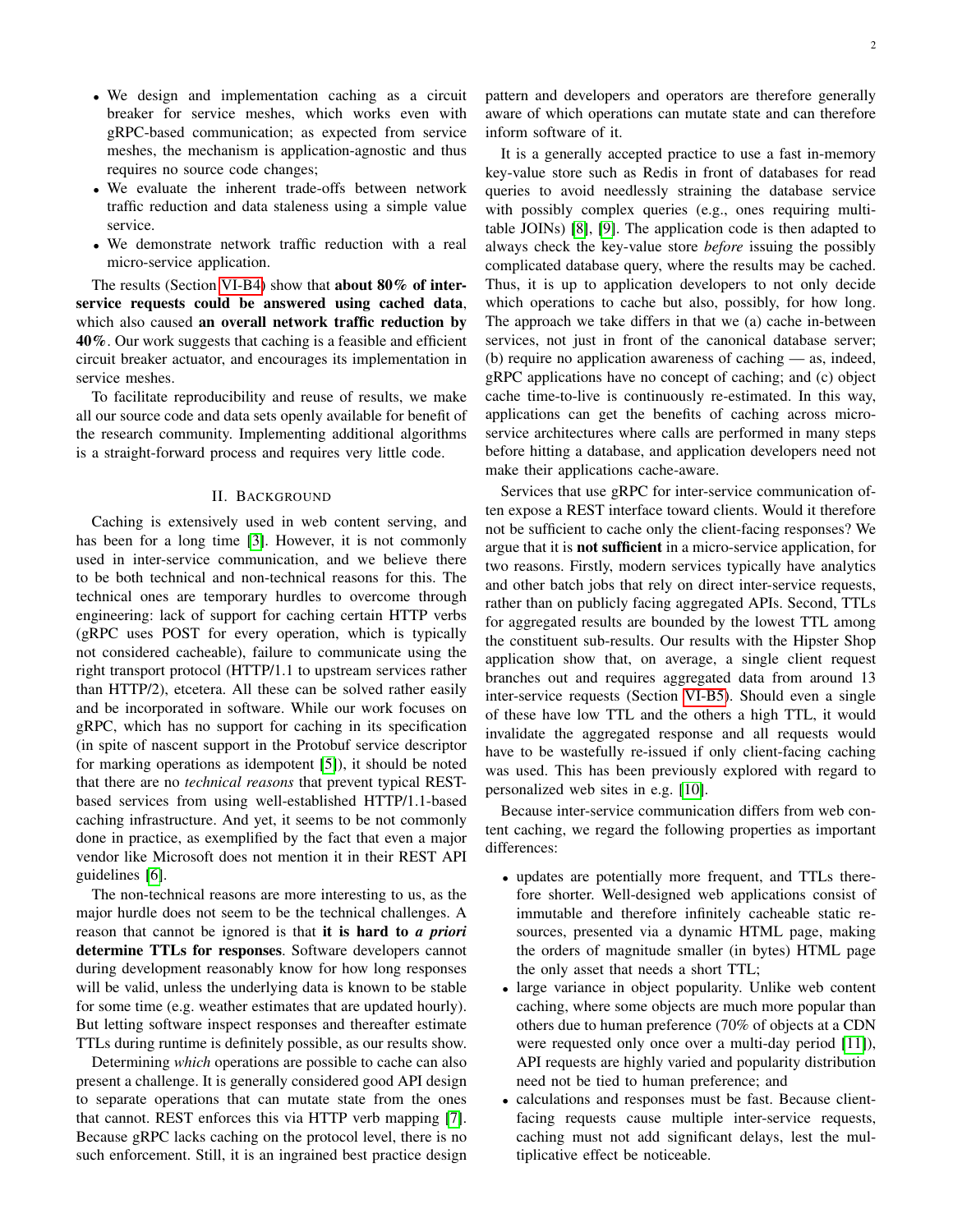<span id="page-2-2"></span>

Figure 1: Caching infrastructure architecture overview showing the old traffic flow as a dotted gray line and the new traffic flow through Cache and Estimator components in black.

#### <span id="page-2-1"></span>III. SOFT CIRCUIT BREAKER ACTUATOR: ARCHITECTURE

Service meshes instantiate for each micro-service two proxies: one handling upstream calls and one handling downstream calls. This allows the service mesh to intercept all interservice calls in an application-agnostic way, and offer higherlevel communication functionality, such as circuit breaking. We hereby propose a system architecture that can readily be deployed in a service mesh.

Our proposed caching circuit breaker actuator has two components: the *Estimator* and the *Cache*. Respectively, they are responsible for estimating for how long a response object is valid and for caching responses for (maximally) that amount of time.

Figure [1](#page-2-2) shows the conceptual architecture and traffic flow in the system. Instead of direct connection between the Client and Server (marked with dotted gray line), the newly added components are deployed and configured to intercept the traffic (black lines).

The Estimator and Cache components can be deployed in different configurations, i.e., in the downstream or upstream proxy of the service mesh, each favoring different aspects of a performance and cache coherency trade-off. These are discussed in Section [III-C.](#page-2-3)

#### *A. Cache component*

Unlike HTTP/1.1, where caching is specified as part of the protocol [\[12\]](#page-10-11), gRPC has no notion of caching (see also Section [II\)](#page-1-0). Accordingly, the Cache component in our proposed system must respond as the Client expects a Server to respond. This makes the Cache behave indistinguishably from a Server from the point of view of the Client, thereby allowing for seamless integration with existing gRPC applications.

It is valid to add metadata in headers for gRPC responses. We use the Cache-Control header to express the TTL in seconds, similar to how HTTP/1.1 defines it. If response TTL is given in the header of a response, the Cache component will cache the response for the given amount of time. If not, or the TTL is specified as 0, the response will not be cached.

#### *B. Estimator component*

The Estimator component estimates how long a response to a particular request can be considered valid and therefore cached. Since gRPC Servers do not typically convey how long responses are valid, the Estimator can use multiple different algorithms to estimate object cache validity (see Section [IV\)](#page-2-0).

When a request has been made to the Estimator, it will for a limited duration of time produce response TTL estimates

for subsequent equivalent requests. The time limit is used for housekeeping purposes: once the time limit is surpassed, the Estimator will de-allocate the memory used to calculate estimates for the particular request.

Because the Estimator cannot know when a response to a request has changed, it has to continuously update its estimates. The Estimator will contact the upstream Server whenever it gets an incoming request. The reason for an incoming request must be that the Cache cannot answer a Client request from memory, which either means that the Cache has restarted or the response TTL has been surpassed. Regardless, the Estimator will contact the upstream Server and make a new TTL estimate.

#### <span id="page-2-3"></span>*C. Component co-deployment*

Because the Cache and Estimator components are designed to seamlessly deploy into the network between Client and Server, a number of different deployment scenarios are possible. In this work, we focus solely on the case where Cache components are *co-deployed* with Clients, and Estimator components with Servers. We defer investigation into the consequences of the different deployment scenarios with regard to, e.g., cache consistency and traffic reduction to future work. In practical terms and in the context of this work, co-deployment means that a *sidecar* container is started in a Kubernetes Pod. By definition, this implies that localhost networking can be used between co-deployed components. This follows an established pattern of how, e.g., service meshes such as Istio offer their services.

#### IV. TTL ESTIMATION ALGORITHMS

<span id="page-2-0"></span>Meeting the requirements stated in the previous section and cognizant of differences between web content serving and inter-service request handling, we have implemented to algorithms that take very little memory and require no large body of training data to function. For comparison reasons, we have also implemented a simple static TTL "estimation" as well.

#### *A. Static TTL*

The Static TTL algorithm acts as a point of reference and base case. It takes as runtime configuration a single parameter,  $\beta$ , namely the number of seconds (integer) to always statically respond with as response TTL for each incoming request. Thus, the TTL of an object  $x$  (TTL<sub>x</sub>) simply is:

$$
TTL_x = \beta \tag{1}
$$

Note that setting the  $\beta$  parameter to zero implies that no caching should be made. In doing so, we obtain a base case where the caching infrastructure is in place, but no caching is performed. Thus, neither network traffic reduction nor data staleness are introduced.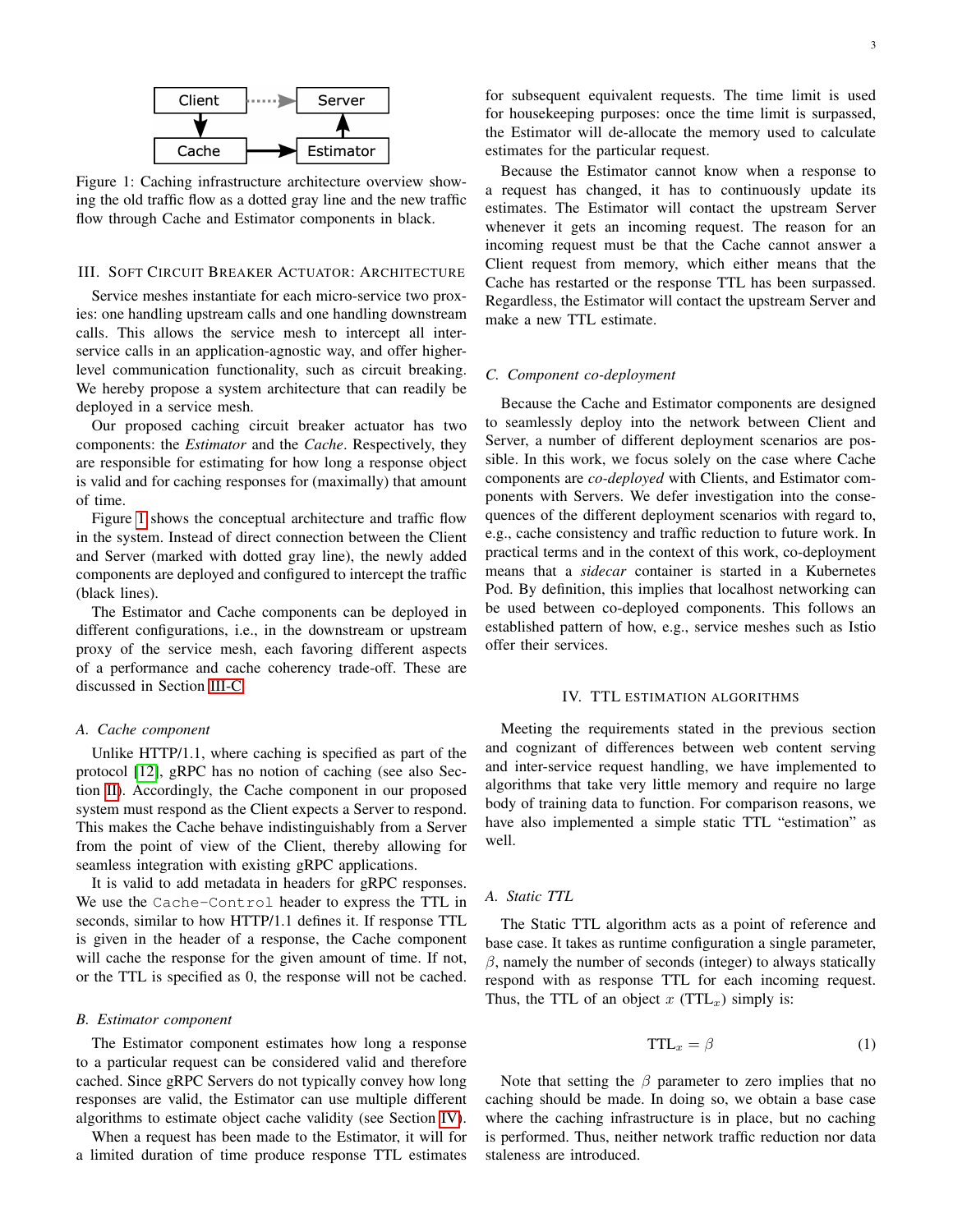# <span id="page-3-2"></span>*B. Adaptive TTL*

The Adaptive TTL algorithm [\[13\]](#page-10-12) uses a simple heuristic to estimate TTL of an object x  $(TTL<sub>x</sub>)$ , based on the time interval between when the object was last modified  $(M_x)$  and the current time (t). It is parameterized by  $\alpha$ , a real number that, while technically semantic-free [\[13\]](#page-10-12), practically signifies a linear "acceptance" of stale data by the operator. Higher values of  $\alpha$  mean longer estimated TTL, and thus, higher risk of stale data. The estimated TTL is given by Equation [2:](#page-3-0)

<span id="page-3-0"></span>
$$
TTL_x = (t - M_x) \times \alpha \tag{2}
$$

While per definition  $\alpha$  can take on any positive real value, it is unlikely to be useful if larger than 0.5. To see why, consider that  $\alpha = 0.5$  states that if the last modification was 10 second ago, 5 seconds would be a reasonable TTL. This causes the system to behave in a manner inspired by the Nyqvist-Shannon Sampling Theory [\[14\]](#page-10-13): sampling twice as often as (is estimated to be) needed.

We have implemented the Adaptive TTL algorithm as described in [\[13\]](#page-10-12). The memory requirements per request of the implementation includes only storing a hash value of the latest updated response and the associated time stamp when the response last changed.

#### <span id="page-3-3"></span>*C. Update-risk based TTL*

Lee et al. introduced an Update-risk based TTL estimation scheme in [\[13\]](#page-10-12). According their paper, choosing a good value of  $\alpha$  in Adaptive TTL requires guesswork and suffers because there is no clear semantic meaning to  $\alpha$ . Instead, the Updaterisk based algorithm takes as a parameter an operator-specified *acceptable update risk*,  $\rho_x \in [0, 1)$ , for a given object x. Low values result in low TTLs and therefore low risk of missing an update (stale data). Values close to 1 implies that a large update risk is allowed, resulting in a very large TTL, and consequently significantly higher risk of data staleness.

If we let  $BUD_x(K)$  signify the "backward K-update distance" (point in time of the  $K<sup>th</sup>$  most recent response object update of x), then the estimated TTL for object x (TTL<sub>x</sub>) is given by Equation [3:](#page-3-1)

<span id="page-3-1"></span>
$$
TTL_x = -\frac{BUD_x(K)}{K}\log(1 - \rho_x)
$$
 (3)

By experimentation, the original authors found that  $K = 2$ provides the best estimates [\[13\]](#page-10-12), and that is what we use in our implementation as well. Intuitively, this means that the calculation determines rate of change by keeping a history of two modification timestamps and then dividing by 2. The implementation therefore only requires keeping two response hashes and associated timestamps per request.

The Update-risk based one is *less reactive* than Adaptive TTL in estimating update frequency, which only uses the timestamp of the single most recent modification to do the same. It should also be noted that Lee et al. mathematically prove that setting  $\rho = 1 - e^{-\alpha}$  and using  $K = 1$  makes Update-risk based behave as Adaptive TTL [\[13\]](#page-10-12). We did however not verify that via practical implementation, and rather implemented them separately.

#### V. IMPLEMENTATION

<span id="page-3-4"></span>Our design goals for the implementation are to be extensible, suitable for research via instrumentation/observability, and easy to integrate with existing service meshes. The latter implies an application-agnostic approach, such that existing gRPC-based services can benefit from it without source code modifications.

*Extensibility* is ensured via implementing the Estimator and Cache gRPC *interceptors*, i.e., as plugins that capture and possibly modify requests before they are passed along to the intended process. Interceptors can be chained, thus allowing other interceptors to also impact requests and responses, which may be required to, e.g., maintain information enabling distributed tracing.

*Instrumentation/observability* for research is implemented by letting interceptor output timestamped CSV rows with nanosecond resolution. All operations output the name of the invoked method. The Cache also states whether a response had to be passed upstream to the Estimator or could be answered using cached data. In addition to method name and timestamp, the Estimator outputs the TTL estimate for a given response. Together, the data can be used to form a picture of overall system performance.

*Application-agnosticism* and the ability to use our caching infrastructure without source code modification is enabled by attaching the Cache and Estimator gRPC interceptors to purpose-built reverse proxies. The code for these is autogenerated from the Protobuf service descriptor using our modified version of the gRPC code stub generator. This way, observability and configurability is also increased, because message contents can be fully inspected and used by the interceptors. This enables processing such as, e.g., blacklisting operations from caching based on the presence of some named attribute such as "user\_id".

#### *A. Cache protocol*

As previously mentioned, the Cache must serve responses to the Client just as a Server would have done, because gRPC applications are unaware of caching. Therefore, the Cache always serves the full response object when requested along with an HTTP 200 OK response code. For possible compatibility with third-party systems (see Section [II\)](#page-1-0), current or future, the Estimator communicates with the Cache via the Cache-Control header introduced in HTTP/1.1 [\[12\]](#page-10-11) and which is valid also for HTTP/2. As such, object cache lifetimes are expressed in integer values of seconds, according to its specification. The Estimator does not honor Max-Age headers attached to requests, because whenever it receives a request, it will *always* forward it to the upstream Server and respond with the freshest possible data. This is intentional, as it is the mechanism by which the Estimator can learn about response updates and make new TTL estimates. Because query requests that do not modify application state are the only ones that can safely be cached, we offer an optional blacklisting functionality in the Estimator so that operations can be excluded from caching entirely.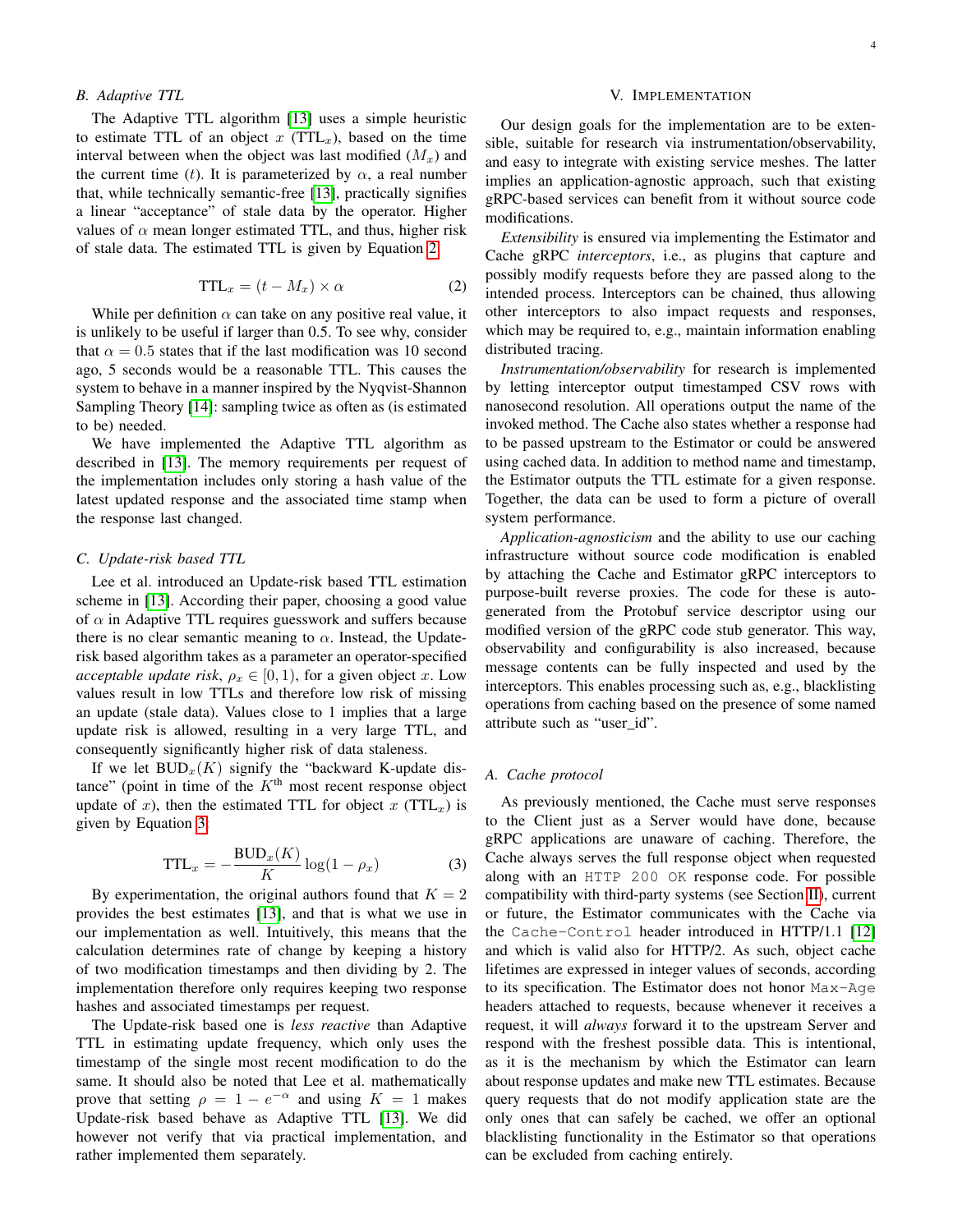## *B. Limitations*

Our implementation is a proof of concept for research purposes, and as such, contains some simplifications. Simplifications inevitably introduce limitations, some of which are discussed below.

Although existing gRPC Clients would not be able to use the If-Modified-Since flow HTTP/1.1 introduced [\[12\]](#page-10-11), nothing would prevent our Cache component from using it toward the Estimator. However, our current implementation does not support it. Instead, the Estimator will always, if called, fetch a new response from the Server. The Estimator assumes that the Cache will only call it if the Cache *needs* to get a fresh copy, e.g., if the object has expired or the Cache has restarted. To be compatible with current or future generalpurpose HTTP/2-enabled caching services, we leverage the Cache-Control header as specified in the HTTP/1.1 specification [\[15\]](#page-11-0) (which HTTP/2 uses) to communicate TTL. Thus, we are limited to integer values of seconds for how long a response can be cached.

Our current implementation targets unary gRPC operations, not streaming ones. The latter is conceptually similar to the former, but handled differently on a technical level only. To the best of our knowledge and/or imagination, none of the limitations listed here should impact the validity of our results. Caching for fractions of a second would absolutely produce *different* results, but the *validity* of the results, given these limitations, is not impacted.

## VI. EVALUATION

<span id="page-4-0"></span>The objective of this section is to establish a set of experiments that will validate the proposed caching infrastructure concept and its implementation. Further, because caching always introduces a risk of stale data to achieve a reduction in network traffic, the inherent trade-offs in our proposed system must be evaluated and addressed. In particular, we must establish which trade-offs are provided by which algorithm configurations and whether the dynamic caching and supporting infrastructure approach work for real micro-service applications.

First, we quantify the trade-off between network traffic reduction and data staleness. The first suite of experiments are designed to legitimize the proposed caching infrastructure and give guidance to how to configure and tune the TTL estimation algorithms. To do so, we designed a bespoke service and workload generator. Using these, we are able to eliminate noise and uncertainty inherent in large deployments and have full observability. For these experiments, we compare the dynamic behavior of the algorithms to three static baselines, as well as no caching.

Second, to validate the caching infrastructure in a real setting, we perform experiments with a real micro-service application. We have chosen the "Hipster Store" by Google Cloud Platform. The focus of this experiment is two-fold: (a) to verify that our caching infrastructure works for a microservice application without any source code modification; and (b) to see what network traffic reductions can be made using caching and conservatively configured dynamic TTL estimation algorithms.

Data staleness, while often favorable compared to nonresponsive services, is generally to be avoided. However, what level of staleness is acceptable is application-dependent: certain values are never allowed to be stale (e.g. a customer's order history), whereas others are less critical (e.g. a product recommendation). In the first suite of experiments, *any* data staleness is regarded as an error, as quantifying data staleness vs. network traffic reduction is what the experiment is clearly designed for. In the second suite, however, intended application-specific data staleness sensitivity of the various micro-services is not known to us. We therefore do not quantify data staleness as part of the second suite of experiments, but rather, conduct the experiments using only conservatively configured TTL estimation algorithms informed by the first suite of experiments, to keep staleness as generally low as possible.

For general applicability, we do not explicitly focus on latency or response times as part of our analysis. Latency and response times are nonlinear functions of the amount of work that a server has to do [\[16\]](#page-11-1) and depend on a multitude of factors, such as application code, its deployment, and the underlying hardware resources, the confluence of which causes unexpected behavior in both the application and the control plane [\[17\]](#page-11-2). Thus, a more objective and general measurement on algorithm efficiency and performance is to consider the number of requests that are transmitted across the network and, when a specific application is used, the number of bytes such transmissions consist of, rather than focusing unduly on the time these transmissions and request processing takes. Unless, of course, caching *itself* would add considerable processing time — however, our choice of algorithms (Section [IV\)](#page-2-0) and results (Section [VI-B5\)](#page-9-0) strongly indicate that this is not the case here.

# <span id="page-4-1"></span>*A. Quantifying trade-offs between network traffic reduction and data staleness*

In the first suite of experiments, we deploy a Client, Server, and interconnecting caching infrastructure (Cache and Estimator) like in Figure [1.](#page-2-2) The Client and Server constitute a very simple custom-made service that keeps track of a single value, the *Value Service*. Its simplicity allows us to accurately measure and control data staleness.

The Server of the Value Service exposes a request method (GetValue()) and an update method (SetValue(newValue)) and is multi-threaded. The Client of the Value Service uses two independent threads. One for querying the value from the Server, and one for updating it.

The two Client threads share a value in a concurrency-safe way, such that the query thread can safely read what the true value should be as dictated by the updater thread. The query thread can therefore determine whether a response matched the expected value. This lets us calculate the error fraction using Equation [4:](#page-4-2)

<span id="page-4-2"></span>error fraction = 
$$
\frac{\text{# queries with non-expected value}}{\text{# total queries}}
$$
 (4)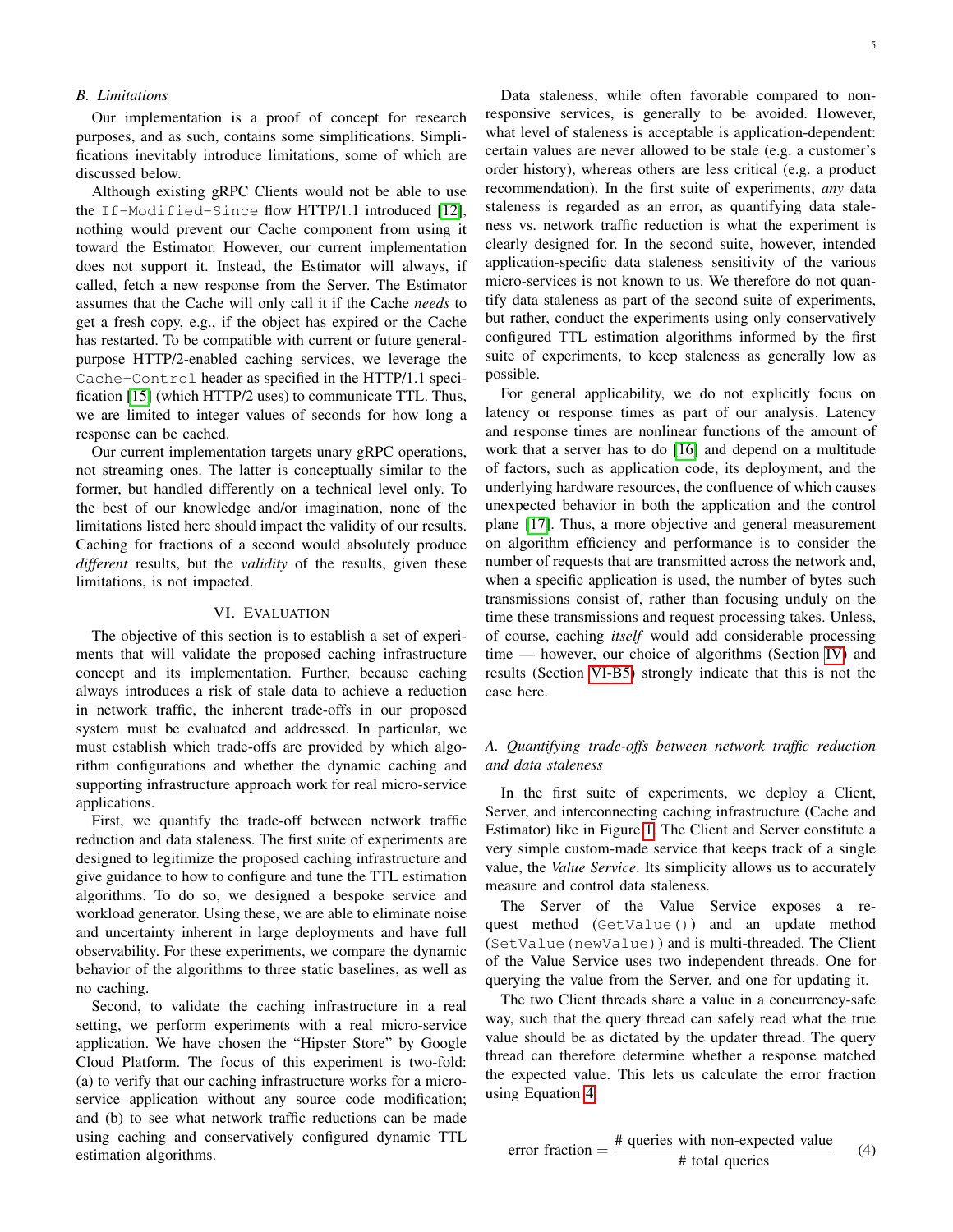<span id="page-5-1"></span>

Figure 2: Average request rates (requests/sec) of sinusoidal workloads with the update thread phase shifted 0,  $\pi/2$ , and  $\pi$ radians from the query thread to produce different rate relationships between the two threads. Phase shift by  $\pi/4$  radians omitted for graph readability.

To measure network traffic reduction, we assume that the Client and Cache are co-deployed (see Section [III-C\)](#page-2-3) in one machine or Kubernetes Pod, and that the Estimator and Server are co-deployed in another. Thus, we calculate network traffic reduction as in Equation [5:](#page-5-0)

<span id="page-5-0"></span>network traffic reduction = 
$$
\frac{\text{# queries answered by Cache}}{\text{# total queries}}
$$
 (5)

*1) Workload generation and repeatability:* The workload consists of two types of Client requests: updates or queries. The rates at which it does are referred to as the *update rate* and the *query rate*, respectively. Two properties of the workload are important with regard to caching: (a) the relationship (ratio) between update and query rate; and (b) how the rates change over time.

The inter-rate relationship matters because the *potential benefit* of caching is dependent on a high query rate (more requests answered from cache), but the *possibility* to cache is dependent on a low update rate (to avoid data staleness). The overall utility depends on the ratio between the rates, as lowering the query rate reduces the potential benefit regardless of update rate, and increasing the update rate reduces the possibility to cache regardless of query rate.

However, conducting an evaluation merely studying a selection of inter-rate ratios would be both unfair and misleading: not only do real users not behave like that, but some of the algorithms will be at a clear advantage in that case. Consider Equation [2](#page-3-0) describing the Adaptive TTL algorithm. When an update is detected, it immediately reacts by lowering TTL estimates to 0. Thus, it will be called again in the immediate future, and be unlikely to ever miss an update, resulting in neither network traffic reduction nor data staleness — given that behavior would not change over time, the length of the experiment would then not matter, except to artificially inflate the resulting numbers.

To both avoid unfairness and misleading results and to capture the fact that web workloads are non-trivial and dynamically change over time, a caching system must be able to deal with update and query rate changes over time. To compactly study this behavior, we use a sinusoidal workload pattern. Both

query and update threads in the Client use an individually parameterized sinusoidal function to calculate their respective rates. Our experiments vary the mean update rate between 0.05 to 1.1 (updates per second), and the mean query rate between 1 to 10 (queries per second). This constitutes a large span of values, with a factor 200 difference at its highest (0.05 updates vs. 10 queries per second). Additionally, we are interested in the performance of the TTL estimation over all possible scenarios, including update rates are low and queries are high and vice versa. Therefore, we also shift the phase of the sinusoidal functions to offset the peaks and valleys in query and update rates.

The experiments are each 30 minutes long (1800 seconds), constituting a full period for the aforementioned sinusoidal workload. The duration was chosen because the time-scale and update frequency is significantly shorter than for, e.g., web content caching, where durations of days are more common in experiments (Section [VII\)](#page-9-1). Figure [2](#page-5-1) shows mean update and query rates for the duration of the experiments. We phase shift the mean update rate from full to no alignment, namely by  $0, \pi, \pi/2$ , and  $\pi/4$  radians. Intuitively, a full alignment (0 radian phase shift) means that query and update rates are both high and low at the same time. This is a service that experiences a given ratio of updates and queries at all times. In contrast, at a phase shift of  $\pi$ , the update rate is high when the query rate is low and vice versa. This represents the largest possible variation in difference between update and query rates — at times there are even more updates than there are queries. Thus, although the range of values is large, our experiments subject the system to different symptomatic types of workloads, e.g., read- or write-heavy, high or low overall intensity, etc.

For each request, we sample the integer request delay using a Poisson process drawn from the sinusoid at that time instant, shown in Figure [2.](#page-5-1) Relying on the Poisson distribution here both mimics the true behavior of client-server systems more closely than a sinusoidal function does, and makes our results comparable to other literature in the network performance and queuing theory fields [\[18\]](#page-11-3).

The following parameters uniquely describe an experiment quantifying the trade-off between network traffic reduction and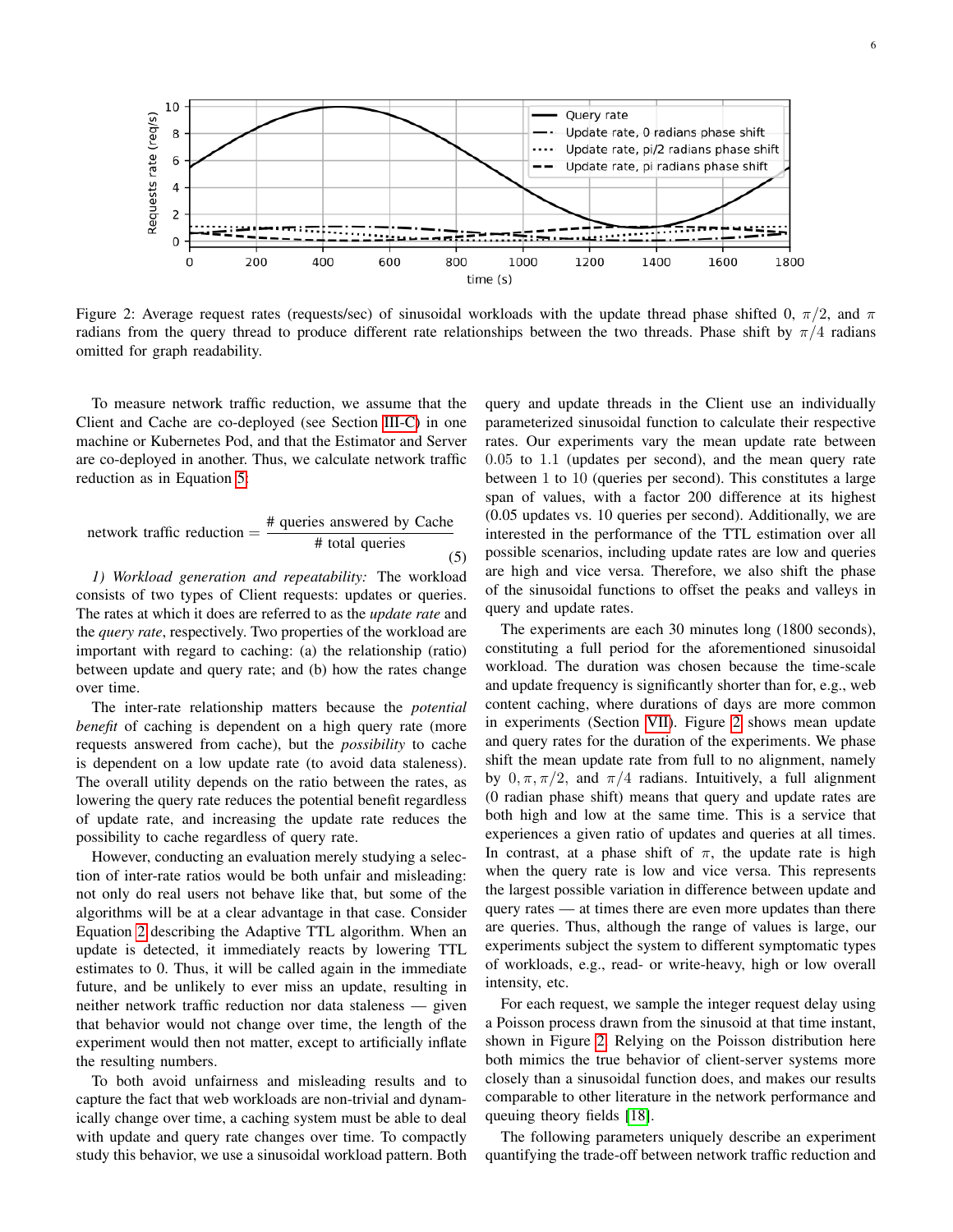data staleness: (a) the algorithm used; (b) configuration of said algorithm; and (c) phase shift of update thread in relation to the query thread.

We repeat each experiment 3 times with different deterministically set seed values used for drawing from the Poisson distributions determining true update and query rates. We then take the mean from these 3 repetitions with different seed values as the results for each experiment. The full data set and all scripts required to re-run the experiment in full are available as an open dataset.

<span id="page-6-3"></span>*2) Algorithm configurations:* The following algorithm and algorithm parameter combinations were used during the experiments on quantifying the trade-off between network traffic reduction and data staleness:

- static-0, which is the cache-free base case, where the static TTL parameter is set to 0.
- static-1, static-10, and static-30, setting the static cache time parameter to 1, 10, and 30 seconds, respectively. The latter two are intended to show upper bounds on caching-related behavior. It is worth noting that the lowest possible update rate in our experiments is 0.05 updates per second, i.e. updates that are 20 seconds apart. Caching for 10 seconds would, in these extreme cases, be a very good choice (half the update rate, inspired by the Nyqvist-Shannon Sampling Theorem [\[14\]](#page-10-13)). Finally, caching for 30 seconds will always be bad from a data staleness perspective, but reduce network traffic significantly.
- adaptive-0.1, adaptive-0.25, and adaptive-0.5, which is the Adaptive TTL with  $\alpha$  set to 0.1 (a limit mentioned in [\[13\]](#page-10-12) and incorrectly attributed to the HTTP/1.1 specification), 0.25 as a conservative midway point, and 0.5, after findings by [\[3\]](#page-10-2). Note that Adaptive TTL uses its parameter linearly in estimating TTL (see Section [IV-B\)](#page-3-2).
- updaterisk-0.1, updaterisk-0.25, updaterisk-0.5, updaterisk-0.75, and updaterisk-0.90. The relatively larger number of configuration parameters is due to the non-linear behavior of the Update-risk based algorithm with regard to its  $\rho$  parameter (see Section [IV-C\)](#page-3-3), which is harder to reason about without having access to the underlying experimental data.

<span id="page-6-2"></span>*3) Results: trade-off between network traffic reduction and data staleness:* The results of the experiments are presented below, followed by an analysis in Section [VI-A4.](#page-6-0)

Figure [3](#page-6-1) shows the results of the experiments that evaluate the trade-off between network traffic reduction and error fraction. Again, for observability, here we use our bespoke Value Service. The size of the markers correlate with the value of the algorithm's configuration parameter. All phase shifts are included, which is why for each algorithm and size of marker, there are four such markers.

With regard first to network traffic reduction, Figure [3](#page-6-1) shows that by merely issuing 1 second TTL for all responses, an 85% reduction is achieved. Because the static algorithms do not dynamically calculate TTL based on, e.g., update rate, the reductions for a given parametrization are the same across all Client updater thread phase shifts.

The dynamic algorithms, Adaptive TTL and Updaterisk based, denoted in figures as "dynamic-adaptive" and

<span id="page-6-1"></span>

Figure 3: Trade-off between network reduction and error fraction visualized as a scatterplot. All parametrizations and phase shifts are reported per algorithm, and the size of the marker is related to the parameter given to the algorithm. The presented results are averaged over 3 repetitions of each experimental setup.

"dynamic-updaterisk", respectively, show a wider range of network request reduction. In all parametrizations, the case when updater and query threads move in synchrony (see Figure [2](#page-5-1) with phase shift 0 radians) is the one that allows for the least amount of traffic reduction. Conversely, phase shift  $\pi$ , the case where update rates are at their highest and query rate is at its lowest and vice versa, shows the largest amount of network request reduction. Across the most conservative configurations of the respective dynamic algorithms (their parameters set to 0.1), traffic reduction is between 3–30%, with an average of 17%.

The error fraction dimension of Figure [3](#page-6-1) shows that by not taking update rate into regard and always assigning a 1-second TTL (static-1), the error fraction is between 12– 26% in these experiments. The figure also shows that the less conservative algorithm parametrizations, which produce larger TTL values of many seconds, are associated with a much higher incidence of data staleness. Conservatively configured dynamic algorithms can, on the other hand, keep error fractions in the low, single-digit, percentages. Analysis of the data shows that the reason is that they scale down TTL estimates to zero when the update rate is too high. This might seem counterintuitive, but is in-fact a reflection of the nature of the algorithm. The greater the  $\rho$  the larger the risk.

<span id="page-6-0"></span>*4) Analysis: trade-off between network traffic reduction and data staleness:* The results presented in the previous section show that caching using dynamically estimated TTLs can greatly reduce the number of requests that must be transmitted over the network, while also keeping data staleness low. Considering *only* the network reduction in Figure [3,](#page-6-1) the static-1 algorithm showed great promise in its simplicity. Simply always caching for 1 second reduced the number of queries during the experiments by 85%! However, this trivial algorithm *also* introduces an error fraction of upwards of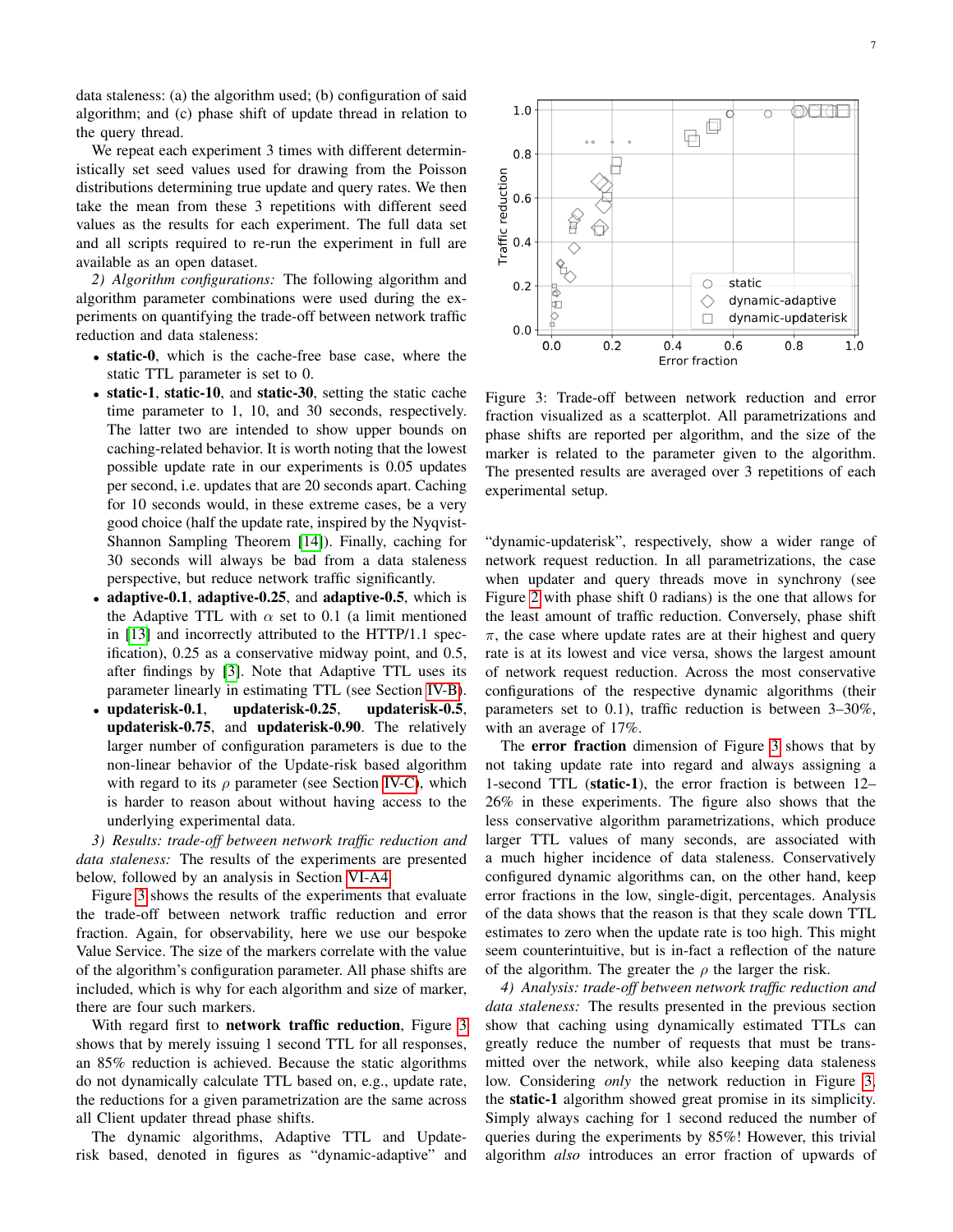prohibitive 25%! In contrast, the dynamic TTL estimation algorithms manage much better with regard to data staleness.

But what causes the dynamic algorithms to keep error fraction low but still makes them able to reduce network traffic? Choosing two experiments with the same phase shift and algorithm, but with different parameters, highlights this.

Figure [4](#page-8-1) shows the behavior of the Update-risk based algorithm in more detail for two of its parametrizations and for the  $\pi$  phase shift. The more conservative configuration  $(\rho = 0.1)$  estimates TTLs with 1-2 seconds at most but most often zero, whereas the configuration that accepts higher risk  $(\rho = 0.5)$  increases TTL estimation significantly. While that achieves a much higher traffic reduction, it also pays the price in data staleness, with an unreasonably high error fraction throughout the experiment, except for when the cache-friendly circumstances of a peak in query rate and a valley in update rate occur at around 300 seconds into the experiment. Thus, given a sufficiently high query rate, any caching, even if just a single second, will yield great network traffic reductions.

In summary, both dynamic TTL estimation algorithms, when configured with low parameter values, keep data staleness errors at single-digit percentages while also reducing network traffic by upward of 30%.

## <span id="page-7-0"></span>*B. Quantifying network load reduction in a real application*

Although it would be desirable to evaluate data staleness in this experiment too, this is difficult to achieve. For example, if the client pays for an item to the shopping cart, this not only affects the Cart micro-service, but also a number of others, e.g., the ShippingService (see Figure [5\)](#page-8-2). Hence, even if we modified the client to remember the last value set for each API call, side-effects across micro-services prevent the client from accurately predicting the freshest value for a different API call. Therefore, we shall use the insight on data staleness we gathered from the first experiment.

Based on the findings in the first suite of experiments, our conclusion is that the more conservative parametrizations should be the most *generally applicable* in practical settings, bearing in mind that sensitivity to stale data is applicationspecific (Section [VI\)](#page-4-0).

The second suite of experiments aim to show the correct functioning of our caching infrastructure with a real microservice application and to quantify the network reduction benefits that may be possible when caching with conservatively estimated TTLs are used.

Hipster Shop, chosen for our evaluation, is a polyglot application that consists of 11 micro-services that communicate over gRPC. See Figure [5](#page-8-2) for an architectural overview.

Note that no source code has been modified in Hipster Shop. We only modified the Kubernetes deployment manifest such that our dynamic caching infrastructure is put in place and services communicate through it. These modifications are simple and can be automated in the future, e.g., via a Kubernetes Mutating Admission Controller like contemporary service meshes do.

To each service in Hipster Shop, we added an Estimator. Because not all requests can be cached, we blacklisted certain requests (see also Section [VI-B3\)](#page-7-1). The Estimator components were all given the same configuration, depending on which algorithm was under test (see Section [VI-B1\)](#page-7-2).

Cache components were added to the three services in Hipster Shop that perform inter-service calls over gRPC (marked with bolder borders in Figure [5\)](#page-8-2): Frontend, CheckoutService, and RecommendationService. Adding a Cache component to other services would not affect them in any way, apart from wasting resources on a component that would be dormant. Note that we do not cache non-gRPC traffic, i.e. the HTTP responses to the Load Generator and the Redis communication that the CartService engages in with its database.

<span id="page-7-2"></span>*1) Algorithm configurations:* Results from the experiments using the Value Service showed that only the most conservative configurations keep data staleness relatively low. As shown in Section [VI-A3,](#page-6-2) statically caching responses for even a single second introduces data staleness upward of 25%, which we deem unacceptably high for general applications.

Therefore, the algorithm configurations used for this experiment were the two configurations of dynamic TTL estimation algorithms that introduced the least amount of data staleness errors, namely Adaptive TTL with  $\alpha = 0.1$  and Update-risk based with  $\rho = 0.1$ . For reference, we also deployed the system with the caching infrastructure in place and caching disabled (statically set TTL to 0).

<span id="page-7-3"></span>*2) Load generation:* Hipster Shop ships with its own load generator. The load generator operates in closed-loop manner [\[19\]](#page-11-4) and waits a random amount of time (uniform distribution) before issuing the next request. The set of possible requests is pre-defined, and weights are attached to the requests, which affects the probability that a particular request is randomly chosen more or less often than the others.

Because the aim of this experiment is to show caching infrastructure compatibility and potential network traffic reduction, we used the Hipster Shop load generator as-is. This way, we neither introduce errors due to misleading assumptions about application or user behavior nor skew results in any particular way. We configured it to simulate 100 concurrent users, rather than the 10 users that it is set to by default, because we did not merely want a trickle of background traffic but a workload that resembles a modestly popular boutique ecommerce site.

<span id="page-7-1"></span>*3) Cacheable subset of operations:* Like in the Value Service, not all operations in Hipster Shop can be cached without introducing significant application-level errors. Caching, e.g., a call to AddItem(user\_id, item) such that a repeated call would be ignored by the CartService would be highly detrimental to the application: the client would get a response indicating success, but the CartService would not have registered the intent to put the item in the cart of the given user.

To mitigate this, we used the cache blacklisting feature described in Section [V](#page-3-4) to disallow caching of such statemodifying calls. Continuing with the CartService example, GetCart(user\_id) would be possible to cache, but AddItem(...) and EmptyCart(...) would not be. Due to caching, calls to GetCart(user\_id) might return the incorrect response due to data staleness, but will eventually be corrected because the two state-modifying operations were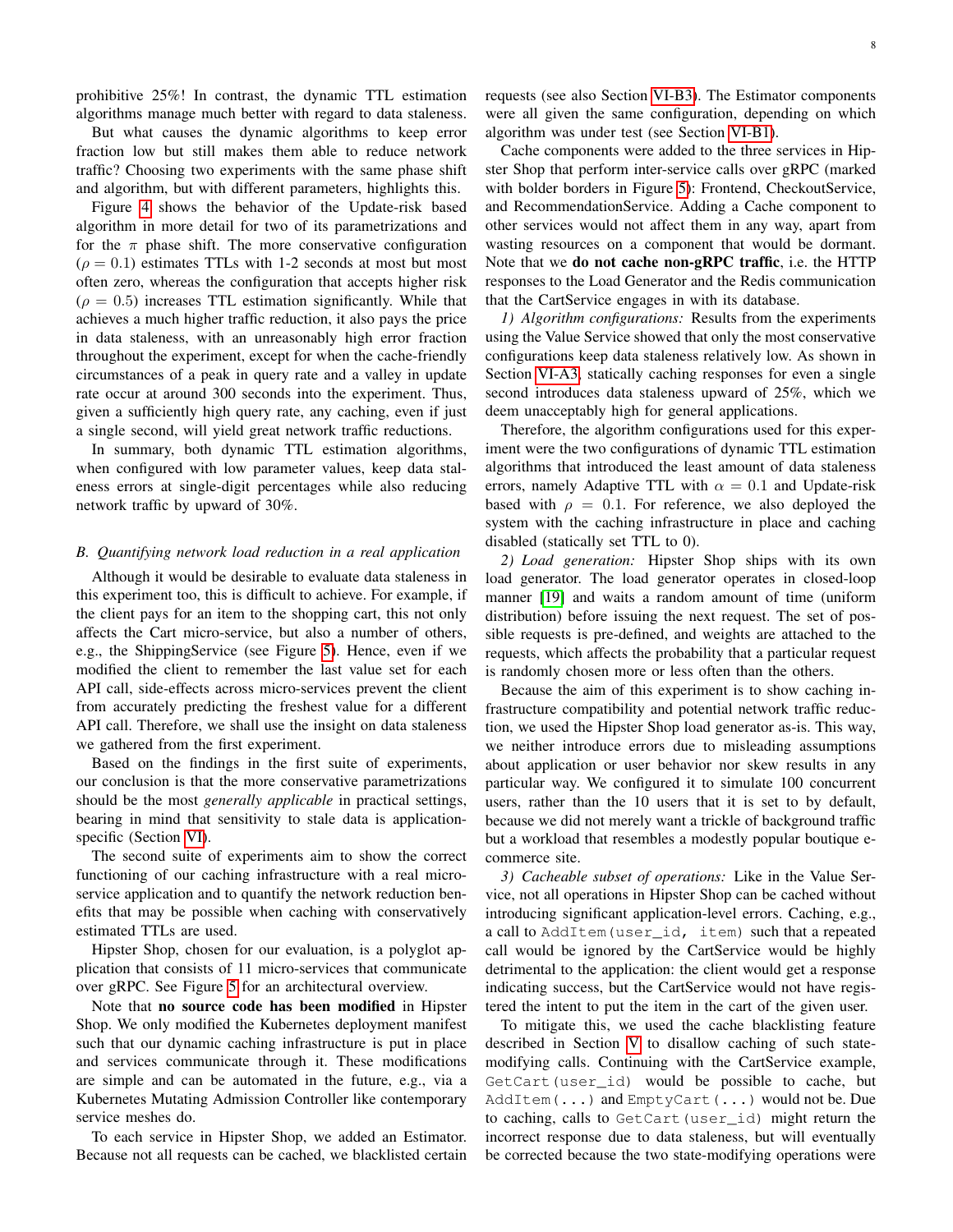<span id="page-8-1"></span>

<span id="page-8-2"></span>Figure 4: Time series showing behavior of **dynamic-updaterisk** at two different parametrizations for the same phase shift ( $\pi$ in this case), averaged over 3 repetitions.



Figure 5: Overview of the Hipster Shop architecture. Unless stated differently, the protocol used for inter-service communication is gRPC. Caches are added to the three components with bold border: Frontend, RecommendationService, and CheckoutService.

passed to the CartService. For the full detailed list of operations that we blacklisted, we refer readers to the source code repository holding our experimental setup.

<span id="page-8-0"></span>*4) Results: network traffic reduction for a real microservice application:* The results of the experiments are presented below, followed by an analysis in Section [VI-B5.](#page-9-0) Based on the results obtained by the previous sets of experiments, we deployed Hipster Shop in a Kubernetes cluster (minikube instance) with our caching infrastructure. The two most conservative dynamic TTL estimation algorithm configurations were deployed ("dynamic-adaptive-0.1" and "dynamic-updaterisk-0.1") as well as the no-caching baseline ("static-0").

Figure [6](#page-9-2) shows the amount of network traffic for the three algorithm configurations, averaged in 15-second increments during the three experiment repetitions. The amount of network traffic is visibly clearly reduced when caching is used, in comparison to when it is not. Table [I](#page-9-3) shows key values regarding network traffic, also averaged over the three experiment repetitions. Both caching algorithms achieve a traffic reduction of about 40%, with the very slight advantage going to the Adaptive TTL algorithm.

What caused the traffic reduction is the use of cached data. Table [II](#page-9-4) shows caching of requests in our experiments. The total number of requests in the application are very similar across experiments (differences related to randomness in the load generator, see Section [VI-B2\)](#page-7-3) and both dynamic algorithms manage to cache about 80% of responses. As stated in Section [VI-B3,](#page-7-1) not all requests can be cached. Service responses are of course also not equal in size, which explains why an 80% reduction in requests could translate into a 40% reduction in network traffic.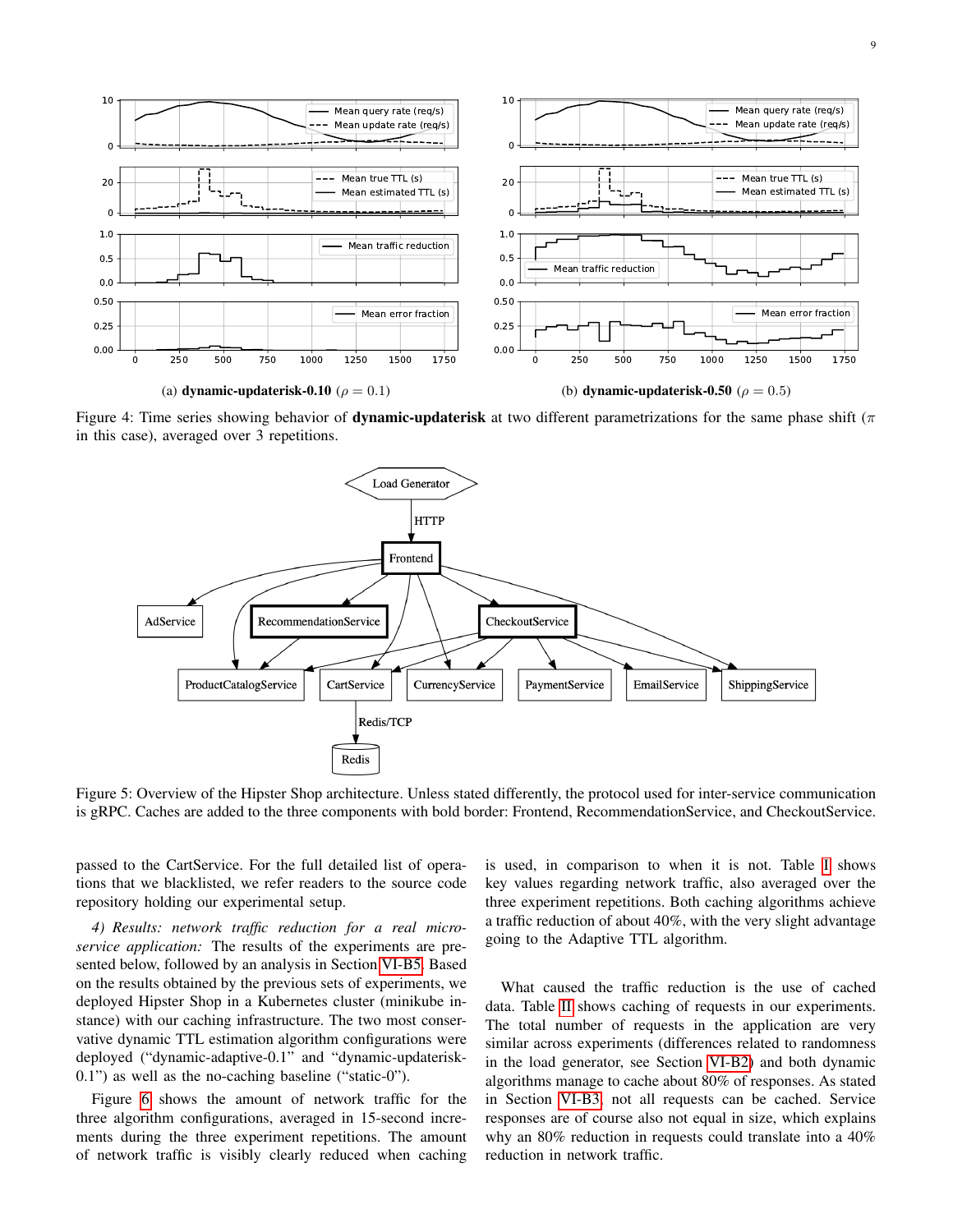<span id="page-9-2"></span>

Figure 6: Network traffic over time (bytes/second) in Hipster Shop for when no caching is used (static-0), and for the two most conservative dynamic estimation algorithm parametrizations from Section [VI-A2](#page-6-3) (dynamic-adaptive-0.1 and dynamicupdaterisk-0.1). Outgoing traffic is shown as positive, incoming as negative. Thinner overall shape therefore implies less traffic.

<span id="page-9-3"></span>Table I: Inter-Pod network traffic in Hipster Shop. Note that traffic within individual Pods does not count toward these numbers, only traffic between Pods.

|                        | Total bytes | Received bytes | Sent bytes  | Reduction |
|------------------------|-------------|----------------|-------------|-----------|
| static-0               | 54328661.67 | 27382959.33    | 26945701.67 | 0.00      |
| dynamic-adaptive-0.1   | 32335455.67 | 16120919.00    | 16214536.33 | 0.40      |
| dynamic-updaterisk-0.1 | 33305797.67 | 16731636.33    | 16574161.00 | 0.39      |

<span id="page-9-4"></span>Table II: Caching of requests in Hipster Shop, as reported by caches installed in the three components that make inter-service requests over gRPC (see Figure [5\)](#page-8-2). Note that the total number of requests includes both those that could be cached and those that cannot, see Section [VI-B3.](#page-7-1)

|                                  | Total requests         | Cached requests   | Upstream requests     | Cached request fraction |
|----------------------------------|------------------------|-------------------|-----------------------|-------------------------|
| static-0<br>dynamic-adaptive-0.1 | 254649.67<br>256923.67 | 0.00<br>207020.33 | 254649.67<br>49903.33 | 0.00<br>0.81            |
| dynamic-updaterisk-0.1           | 257745.00              | 203750.33         | 53994.67              | 0.79                    |

<span id="page-9-0"></span>*5) Traffic analysis:* Analysis of the Hipster Shop experiment log files show that 12% of requests were not initiated by the Frontend service. Recalling Figure [5,](#page-8-2) two other services (RecommendationService and CheckoutService) also make requests to carry out their work. This implies that inter-service requests that can be answered from cache between these services and the ones they request data from benefit from not only caching at the publicly facing Frontend.

Although we purposefully did not seek out to include response time analysis in these experiments (for good reason: the minikube Kubernetes cluster is far from a productionready or realistic execution environment), it is worth noting that response time for most operations was cut in half with caching enabled compared to when it was not (not shown for briefness and to not place undue focus on it in this evaluation).

## VII. RELATED WORK

<span id="page-9-1"></span>Much of the literature on caching focuses on minimizing storage costs while keeping cache hit ratios at or above a certain level. This is motivated, at least in part, by the fact that efficiencies in this regard directly increase the costefficiency of content distribution networks (CDNs). In works such as [\[11\]](#page-10-10), [\[20\]](#page-11-5)–[\[22\]](#page-11-6), the focus is on the cache component and how it prioritizes content such that popular items are more

likely to be kept in cache and less popular ones are evicted, even if their server-supplied TTL states that they should still be considered valid.

In our target domain, we have to assume that the origin server neither knows the true TTL of a response, nor supplies one. Lee et al. [\[13\]](#page-10-12) is the source from which we have implemented both the Adaptive TTL and Update-risk based algorithms. The masters thesis by Schaarschmidt [\[23\]](#page-11-7) contains TTL estimation algorithms that make use of machine learning, and are therefore considerably more expensive in terms of both processing and storage than the algorithms selected for our evaluation. Fawaz and Artail target a different domain, namely mobile phones relying on cached data during disconnected operation, and thus operate rather as a frontend cache than an inter-service one, they propose an simple exponentially weighted moving average to keep track of update frequency [\[24\]](#page-11-8). This could very well as future work be added to our caching infrastructure as an option.

In particular, Batchelder et al. describe how to determine cacheability [\[25\]](#page-11-9) and Feiertag et al. provide an algorithm for estimating TTL dynamically, based on a hit rate, a change rate, and a "freshness" of the data object [\[26\]](#page-11-10). Freshness is partially derived automatically, and partially provided by the developer. As this is likely a reason why inter-service caching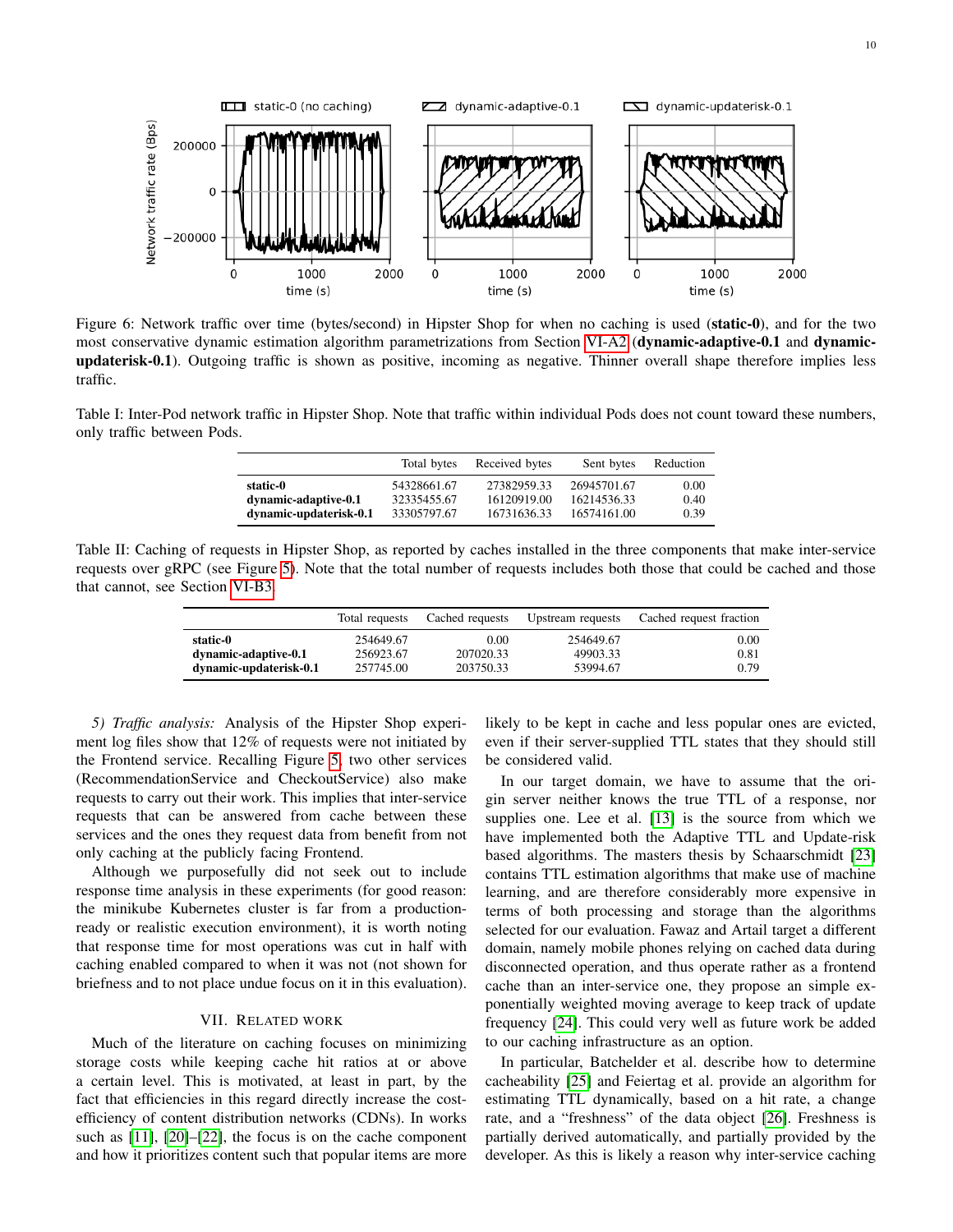is so uncommon, we strongly prefer not placing the burden of the latter on developers or operators.

We view the two caching-related fields as complementary, because smart cache evictions to keep hit rates high and memory use efficient do not make TTL estimates less useful and vice versa. Cache eviction requires some TTL (estimated or accurate) to work with, and estimated TTLs require some kind of cache to be useful.

Unlike implicit cache maintenance via TTLs, explicit methods rely on the server sending out *invalidation messages* to caches when the underlying data changes. This technique improves cache coherency by lowering data staleness [\[27\]](#page-11-11). For instance, Cachematic [\[28\]](#page-11-12) analyzes SQL queries and infers when changes may have occurred. However, multihop inter-service communication poses a challenge to the explicit approach, and relies on application-specific knowledge to understand how different operations in different services affect the results of each other. Jia et al. leverage deep knowledge into application operation semantics to determine which operations can be cached [\[29\]](#page-11-13) to overcome this issue. In contrast, our implicit approach is application-agnostic and needs to neither infer nor be semantically informed about interservice relationships or functionality.

# VIII. CONCLUSION

The micro-services paradigm dictates a separation of concerns and strict data ownership, which implies that services must interact frequently with each other across the network. Such communication is increasingly dealt with by service meshes, which uniformly implement features such as loadbalancing, retrying, and circuit breaking. Circuit breaking is an effective strategy to conditionally disallow requests toward malfunctioning or overloaded services, thereby increasing overall cloud application resilience.

In this work, we proposed caching as a *soft circuit breaker* actuation mechanism. We estimate cache TTLs for responses dynamically using adaptive algorithms from the literature on serving web content. We have evaluated our approach and found that in spite of frequent updates, conservative configuration of dynamically estimated TTL estimation algorithms could keep data staleness at 0–3% while reducing load by up to 30%. When used in a realistic off-the-shelf e-commerce micro-service application, 80% of requests were served cached responses and 40% fewer bytes were transferred.

Completing the soft circuit breaker vision requires an improved decision mechanism, to determine *when* the caching circuit breaker should be activated and by how much. If resources are plentiful, there is no pressing need to introduce possible data staleness errors via caching. In such cases, all requests should be processed using the freshest possible data. But when resources are scarce, a higher risk of data staleness is acceptable. Whether to base such a decision on current resource utilization and thresholds [\[30\]](#page-11-14) or control theory to keep, e.g., response times within a given bound [\[31\]](#page-11-15), or via some other mechanism, remains a topic of future work.

## OPEN SOURCE AND OPEN DATA NOTICE

The source code and data sets used in this work are available in the following locations:

- <https://github.com/llarsson/grpc-caching-interceptors> hosts the gRPC interceptors that implement the Caching and TTL Estimation functionalities.
- <https://github.com/llarsson/protobuf> contains a modified Protobuf compiler that provides a reverse proxy server.
- <https://github.com/llarsson/value-service> hosts the Client and Server of the Value Service. Follow links given therein to the Cache and Estimator repositories.
- <https://github.com/llarsson/value-service-experiments> contains the data set from first suite of experiments.
- <https://github.com/llarsson/hipster-shop> is the Hipster Shop application and our scripts and Kubernetes manifests for running experiments.
- <https://github.com/llarsson/hipster-shop-experiments> contains the data set from the second suite of experiments.

#### **REFERENCES**

- <span id="page-10-0"></span>[1] J. Lewis and M. Fowler, "Microservices," 3 2014, library Catalog: martinfowler.com. [Online]. Available: [https://martinfowler.com/articles/](https://martinfowler.com/articles/microservices.html) [microservices.html](https://martinfowler.com/articles/microservices.html)
- <span id="page-10-1"></span>[2] W. Li, Y. Lemieux, J. Gao, Z. Zhao, and Y. Han, "Service mesh: Challenges, state of the art, and future research opportunities," in *2019 IEEE International Conference on Service-Oriented System Engineering (SOSE)*. IEEE, 2019, pp. 122–1225.
- <span id="page-10-2"></span>[3] A. Chankhunthod, P. B. Danzig, C. Neerdaels, M. F. Schwartz, and K. J. Worrell, "A hierarchical internet object cache." in *USENIX Annual Technical Conference*, 1996, pp. 153–164.
- <span id="page-10-3"></span>[4] A. Iyengar and J. Challenger, "Improving web server performance by caching dynamic data," in *Proceedings of the USENIX Symposium on Internet Technologies and Systems on USENIX Symposium on Internet Technologies and Systems*, ser. USITS'97. USA: USENIX Association, 1997.
- <span id="page-10-4"></span>[5] gRPC Authors, "gRPC over HTTP/2 (version 1.28.x)," 12 2019. [Online]. Available: [https://github.com/grpc/grpc/blob/v1.28.x/](https://github.com/grpc/grpc/blob/v1.28.x/doc/PROTOCOL-HTTP2.md) [doc/PROTOCOL-HTTP2.md](https://github.com/grpc/grpc/blob/v1.28.x/doc/PROTOCOL-HTTP2.md)
- <span id="page-10-5"></span>[6] Microsoft, "Microsoft REST API guidelines," 2020, visited March 26, 2020. [Online]. Available: [https://github.com/Microsoft/api-guidelines/](https://github.com/Microsoft/api-guidelines/blob/master/Guidelines.md) [blob/master/Guidelines.md](https://github.com/Microsoft/api-guidelines/blob/master/Guidelines.md)
- <span id="page-10-6"></span>[7] R. T. Fielding, "Architectural styles and the design of network-based software architectures," Ph.D. dissertation, University of California, Irvine, 2000.
- <span id="page-10-7"></span>[8] B. Familiar, "IoT and microservices," in *Microservices, IoT, and Azure: Leveraging DevOps and Microservice Architecture to Deliver SaaS Solutions*, B. Familiar, Ed. Apress, pp. 133–163. [Online]. Available: [https://doi.org/10.1007/978-1-4842-1275-2\\_7](https://doi.org/10.1007/978-1-4842-1275-2_7)
- <span id="page-10-8"></span>[9] K. Brown and B. Woolf, "Implementation patterns for microservices architectures," in *Proceedings of the 23rd Conference on Pattern Languages of Programs*, ser. PLoP '16. The Hillside Group, pp. 1–35.
- <span id="page-10-9"></span>[10] W. Shi, R. Wright, E. Collins, and V. Karamcheti, "Workload characterization of a personalized web site and its implications for dynamic content caching," in *Proceedings of the 7th International Workshop on Web Caching and Content Distribution (WCW'02)*, 2002.
- <span id="page-10-10"></span>[11] S. Basu, A. Sundarrajan, J. Ghaderi, S. Shakkottai, and R. Sitaraman, "Adaptive TTL-Based Caching for Content Delivery," 6 2018. [Online]. Available:<https://doi.org/10.1109/TNET.2018.2818468>
- <span id="page-10-11"></span>[12] R. Fielding, J. Gettys, J. Mogul, H. Frystyk, L. Masinter, P. Leach, and T. Berners-Lee, " Hypertext Transfer Protocol – HTTP/1.1 ," Internet Requests for Comments, The Internet Society, RFC 2616, 6 1999. [Online]. Available:<https://www.rfc-editor.org/rfc/rfc2616.txt>
- <span id="page-10-12"></span>[13] Jeong-Joon Lee, Kyu-Young Whang, Byung Suk Lee, and Ji-Woong Chang, "An update-risk based approach to ttl estimation in web caching," in *Proceedings of the Third International Conference on Web Information Systems Engineering, 2002 (WISE 2002)*, 12 2002.
- <span id="page-10-13"></span>[14] C. Shannon, "Communication in the Presence of Noise," *Proceedings of the IRE*, vol. 37, no. 1, pp. 10–21, 1 1949.